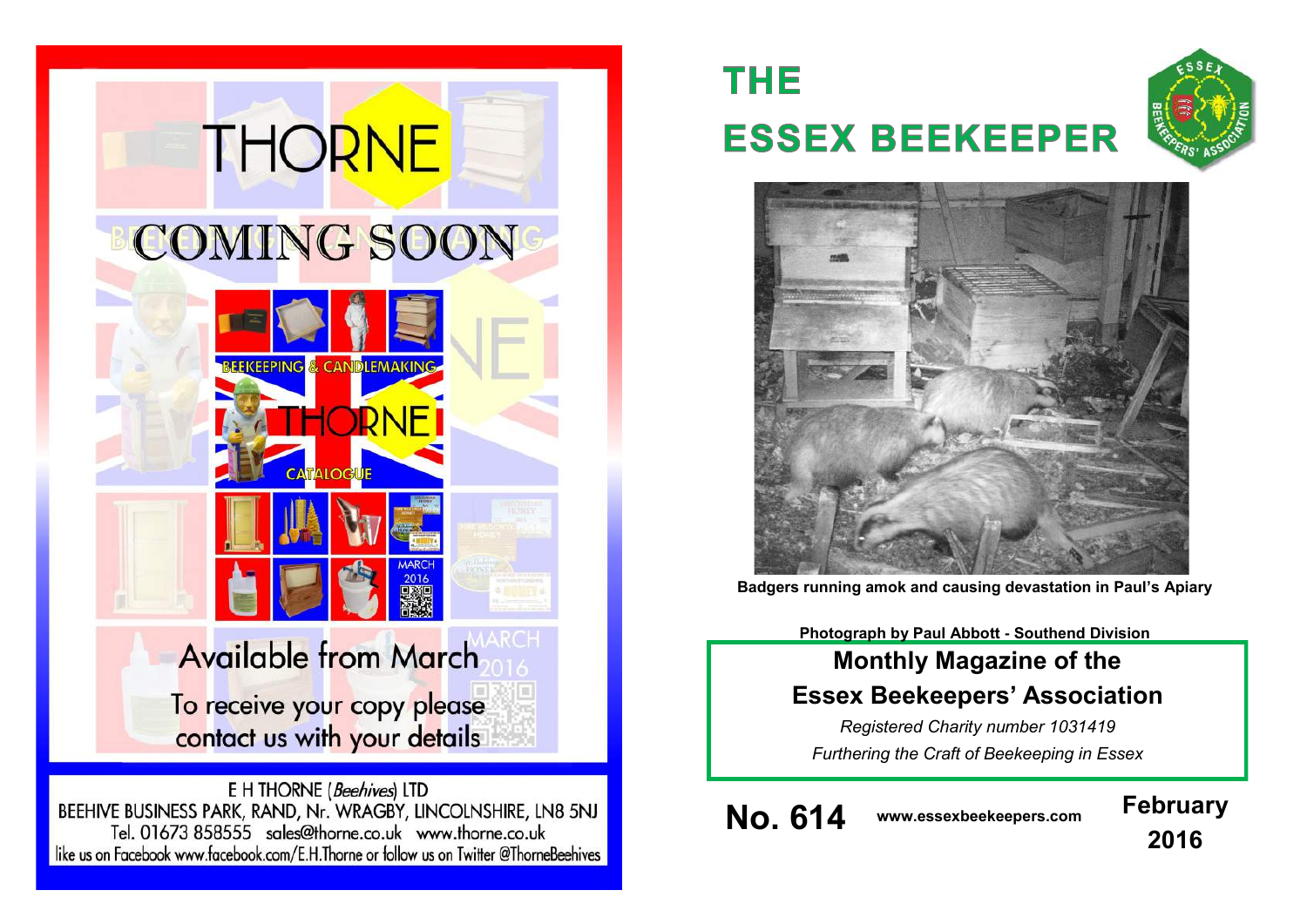# **EBKA Divisional Meetings**

#### **Diary dates for February & March 2016**

| 5 Feb                                                                          | Friday<br>7.30pm    | <b>Romford</b>           | Tba - Chadwick Hall, Main Road, Gidea Park, RM2 5EL                                                            |  |  |  |
|--------------------------------------------------------------------------------|---------------------|--------------------------|----------------------------------------------------------------------------------------------------------------|--|--|--|
| 15 Feb                                                                         | Monday<br>7.30pm    | Chelmsford               | Tba - The Link, Rainsford Road, Chelmsford CM1 2 XB                                                            |  |  |  |
| 17 Feb                                                                         | Wednesday<br>7.30pm | Dengie 100<br>& Maldon   | 'Let's get ready for Spring' - Eric Beaumont - The Oak<br>House, High Street, Maldon CM9 5PF                   |  |  |  |
| 18 Feb                                                                         | Thursday<br>7.30pm  | Epping<br>Forest         | Tba - Chingford Horticultural Hall                                                                             |  |  |  |
| 22 Feb                                                                         | Monday<br>7.30pm    | <b>Saffron</b><br>Walden | 'Preparing Perfect Honey'.<br>Jim Mcneill at Foakes Hall.<br>Great Dunmow CM6 1DG                              |  |  |  |
| 24 Feb                                                                         | Wednesday<br>7.30pm | Southend                 | 'Pollen - super food for bees'. Talk by Bob Smith NDB.<br>Rayleigh W I Hall, Bellingham Lane, Rayleigh SS6 7ED |  |  |  |
| 25 Feb                                                                         | Thursday<br>7.30pm  | Colchester               | 'Anaphylactic Shock' - talk by Barbara Sharp. Langham<br>Community Centre, Church Road, Langham, Colchester    |  |  |  |
| 27 Feb                                                                         | Saturday<br>7.30pm  | <b>Braintree</b>         | Annual Dinner - Constitutional Club, Braintree CM7 1TY                                                         |  |  |  |
| 4 Mar                                                                          | Friday<br>7.30pm    | Romford                  | Tba - Chadwick Hall, Main Road, Gidea Park, RM2 5EL                                                            |  |  |  |
| 13 Mar                                                                         | Sunday              | Epping<br><b>Forest</b>  | Bee Improvement Day with Roger Patterson.                                                                      |  |  |  |
| 16 Mar                                                                         | Wednesday<br>7.30pm | Dengie 100<br>& Maldon   | Tba - The Oak House, High Street, Maldon CM9 5PF                                                               |  |  |  |
| 17 Mar                                                                         | Thursday<br>7.30pm  | <b>Epping Forest</b>     | Swarm Management - Chingford Horticultural Hall                                                                |  |  |  |
| 19 Mar                                                                         | Saturday<br>2.00pm  | County<br>Event          | Annual General Meeting - Writtle University Room E06.<br><b>NB. REVISED DATE</b><br>Chelmsford CM1 3RP         |  |  |  |
| 23 Mar                                                                         | Wednesday<br>7.30pm | Southend                 | tba<br>Rayleigh W I Hall, Bellingham Lane, Rayleigh SS6 7ED                                                    |  |  |  |
| 23 Mar                                                                         | Wednesday           | Saffron<br>Walden        | 'Improve Your Beekeeping No 1 - The season's first hive<br>inspection. 36 Walden Road, Sewards End CB10 2LF    |  |  |  |
| <b>Note to Secretaries:</b><br>Please inform the Editor of the details of your |                     |                          |                                                                                                                |  |  |  |

**Divisional Monthly Meeting so that it can be included in these listings Deadline: 4th of the preceding month** 

#### **Who's who and how to contact them**

**President of EBKA** Pat Allen Hon CLM

# **Trustees:**

| Chairman: Ian Nichols                                             | 17 Dyers Hall Road, Leytonstone, London E11 4AD   |                                                                     |  |  |  |  |  |  |
|-------------------------------------------------------------------|---------------------------------------------------|---------------------------------------------------------------------|--|--|--|--|--|--|
|                                                                   |                                                   | email ian@iannichols.demon.co.uk tel. 0208 558 4733 / 07980 299 638 |  |  |  |  |  |  |
| Secretary: Michael Webb                                           | 19 Ingrebourne Gardens, Upminster, Essex RM14 1BQ |                                                                     |  |  |  |  |  |  |
| email qsecebka@virqinmedia.com tel. 01708 250 606 / 07712 490 511 |                                                   |                                                                     |  |  |  |  |  |  |
| Treasurer: Bob Manning                                            | 12, Moorland Close, Collier Row, RM5 2AB          |                                                                     |  |  |  |  |  |  |
|                                                                   |                                                   | tel: 01708 760 770<br>email treasurer@ebka.org                      |  |  |  |  |  |  |
| <b>Divisional Trustees:</b>                                       |                                                   |                                                                     |  |  |  |  |  |  |
| <b>Braintree</b>                                                  | Stuart Mitson                                     | stuart.mitson@btinternet.com                                        |  |  |  |  |  |  |
| Chelmsford                                                        | Margaret Clay                                     | margaretclay@btinternet.com                                         |  |  |  |  |  |  |
| Colchester                                                        | Tom Geddes                                        | tom.geddes@btinternet.com                                           |  |  |  |  |  |  |
| Dengie Hundred & Maldon                                           | Glenn Mayes                                       | trustee@dmbka.org.uk                                                |  |  |  |  |  |  |
| Epping Forest                                                     | Mark Chambers                                     | mark.chambers@condecosoftware.com                                   |  |  |  |  |  |  |
| Harlow                                                            | <b>Martin Cavalier</b>                            | cavalier@btinternet.com                                             |  |  |  |  |  |  |
| Romford                                                           | Pádraig Floyd                                     | psafloyd@yahoo.com                                                  |  |  |  |  |  |  |
| Saffron Walden                                                    | <b>Richard Ridler</b>                             | richard.ridler@uwclub.net                                           |  |  |  |  |  |  |
| Southend                                                          | Marquerita Wilson                                 | philandritawilson@sky.com                                           |  |  |  |  |  |  |

#### **Divisional Contacts:**

**Braintree**: Colleen Chamberlain 01279 876 333 **Chelmsford**: Brian Spencer 01245 490 843 **Colchester**: Morag Chase 01206 522 576 **D.H. & Maldon**: Carlie Mayes 01245 381 577 **Harlow**: Nick Holmes 07730 735 752 **Epping Forest**: Robin Harman 07971 237 312 **Romford:** Pat Allen 01708 220 897 **Saffron Walden**: Jane Ridler 01799 218 023 **Southend**: Chad Colby-Blake 01702 302 209

**EBKA Education Contact:** Jane Ridler Old Barn House, 36 Walden Road, Sewards End, Saffron Walden, Essex CB10 2LF 01799 218 023 jane.ridler@uwclub.net **EBKA Examinations Secretary:** Pat Allen , 8 Franks Cottages, St Mary's Lane, Upminster, Essex RM14 3NU 01708 220 897 pat.allen@btconnect.com

#### *The Essex Beekeeper* **Magazine:**

| Editor:<br>Advertising:                                                                                                         | Jean Smye,<br>Jean Smye<br><b>Mailing Secretary:</b> Mary Heyes email:<br>Printed by Streamset, 12 Rose Way, Purdeys Industrial Estate, Rochford, Essex SS4 1LY | email:<br>email: | ismye@sky.com<br>ml.heves@virgin.net | jsmye@sky.com tel. 07731 856 361    |  |  |  |  |  |
|---------------------------------------------------------------------------------------------------------------------------------|-----------------------------------------------------------------------------------------------------------------------------------------------------------------|------------------|--------------------------------------|-------------------------------------|--|--|--|--|--|
| Web site:                                                                                                                       | Nick Holmes                                                                                                                                                     | email:           |                                      | webmaster@essexbeekeepers.com       |  |  |  |  |  |
| <b>Regional Bee Inspectors for EBKA Region:</b>                                                                                 |                                                                                                                                                                 |                  |                                      |                                     |  |  |  |  |  |
| Epping Forest and Romford Divisions (excluding Brentwood):<br>Julian Parker julian.parker@fera.gsi.gov.uk<br>tel. 07775 119 469 |                                                                                                                                                                 |                  |                                      |                                     |  |  |  |  |  |
| All other Divisions:<br>Keith Morgan                                                                                            | keith.morgan@fera.gsi.gov.uk                                                                                                                                    |                  |                                      | tel. 01485 520 838 or 07919 004 215 |  |  |  |  |  |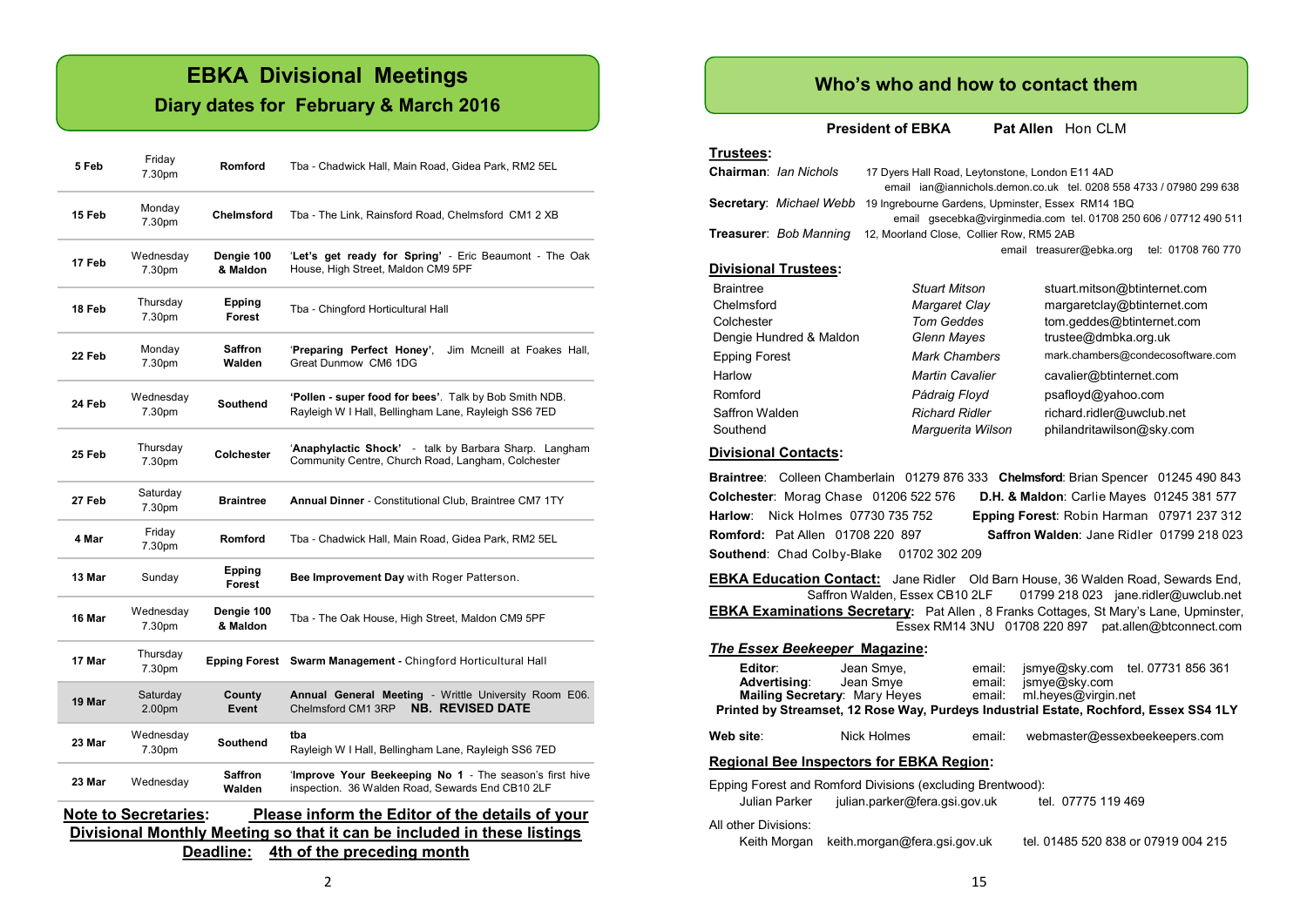Honey was useful in many ways and not just as a as a foodstuff. It could be used to dress wounds because of its antiseptic properties and was said to speed up the healing process and helped reduce scaring. It was routinely used in the treatment of wounds until penicillin became more widely available. Honey is still used today in the treatment of burns and is also a component in some medications for the treatment of ulcers.



With a hive ready for bees and basic equipment costing about £7 10s, and a colony of honey bees costing between £2 and £4, you could start beekeeping for about £10. If you opted to build your own hives, you could obtain a pound's worth of timber and plans without a permit. One elderly beekeeper remembers the advice his father gave him: "Measure twice, cut once, my boy, it saves timber and heartache."

As part of the war effort, everyone

was encouraged to grow their own produce, and it was quite common to see two or three beehives in a garden or on the allotments. The bees helped to pollinate the crops and the honey boosted the meagre sugar ration.

During the war, the average price for honey was 2/6s. From the 9 June 1947, the price of home produced honey became decontrolled and it could be sold freely at whatever price the beekeeper could obtain, usually 4/6 to 5/- per lb., which must have been a great boost to those who had struggled through the war to keep their bees going.

# **Local Honey Man**

**London & Essex Commercial Beekeeper Pre-order your HoneyBee Nucs Now** Top quality Nucs From £160

Mated Queens From £30

**Order online [www.localhoneyman.co.uk](http://www.localhoneyman.co.uk) Contact us on 0779-845-041**

### **Ted Hooper Memorial Lecture**

The inaugural **Ted Hooper Memorial Lecture** is to take place at 2pm on **Sunday 17th April 2016** at **[The Coach House,](http://www.markshall.org.uk/weddings-functions/the-coach-house/) Marks Hall, Coggeshall CO6 1TG.**

This is a very special event held to remember [Ted Hooper MBE](http://ebka.org/whats-on/ted-hooper-memorial-lectures/ted-hooper/) and will include presentations from key speakers - Clive de Bruyn NBD and Margaret Thomas NBD. It is our intention that this new lecture series in Ted's name is for all beekeepers – both new and seasoned alike.

Ted Hooper was a renowned and highly respected Essex beekeeper who died in March 2010 at the age of 91 years. During his lifetime, he was President of the British Beekeepers' Association (BBKA) and President of the EBKA between 1983 and 1999. He was awarded an MBE in recognition of his services to beekeeping.

Ted wrote the *'Guide to Bees and Honey'*, which is considered to be the bible for beekeepers, sold more than 100,000 copies and has been translated into more than 12 languages since its publication in 1976. The newly published edition of the book by Ted Hooper, edited by Clive and Margaret will be a must for every bookshelf. Signed copies will be available to purchase on the day.

This is an important event in the beekeeping year and you should consider joining us at this interesting venue. Set in the majestic site of Marks Hall Estate, you will have the opportunity to catch up with old friends and enjoy the presentations by experienced beekeepers.

*The ticket price, including refreshments, is £8. Tickets are only available to purchase in advance. Go to the Booking page on the EBKA Website and book your place now either online or by requesting a paper form.*

> Ian Nichols Chairman EBKA

**EBKA 136th Annual General Meeting to be held on**

**Saturday 19 March 2016 at 2pm Room E06, Writtle College, Lordship Lane, Chelmsford. CM1 3RP**

PLEASE NOTE CHANGE OF DATE - Agenda in next month's issue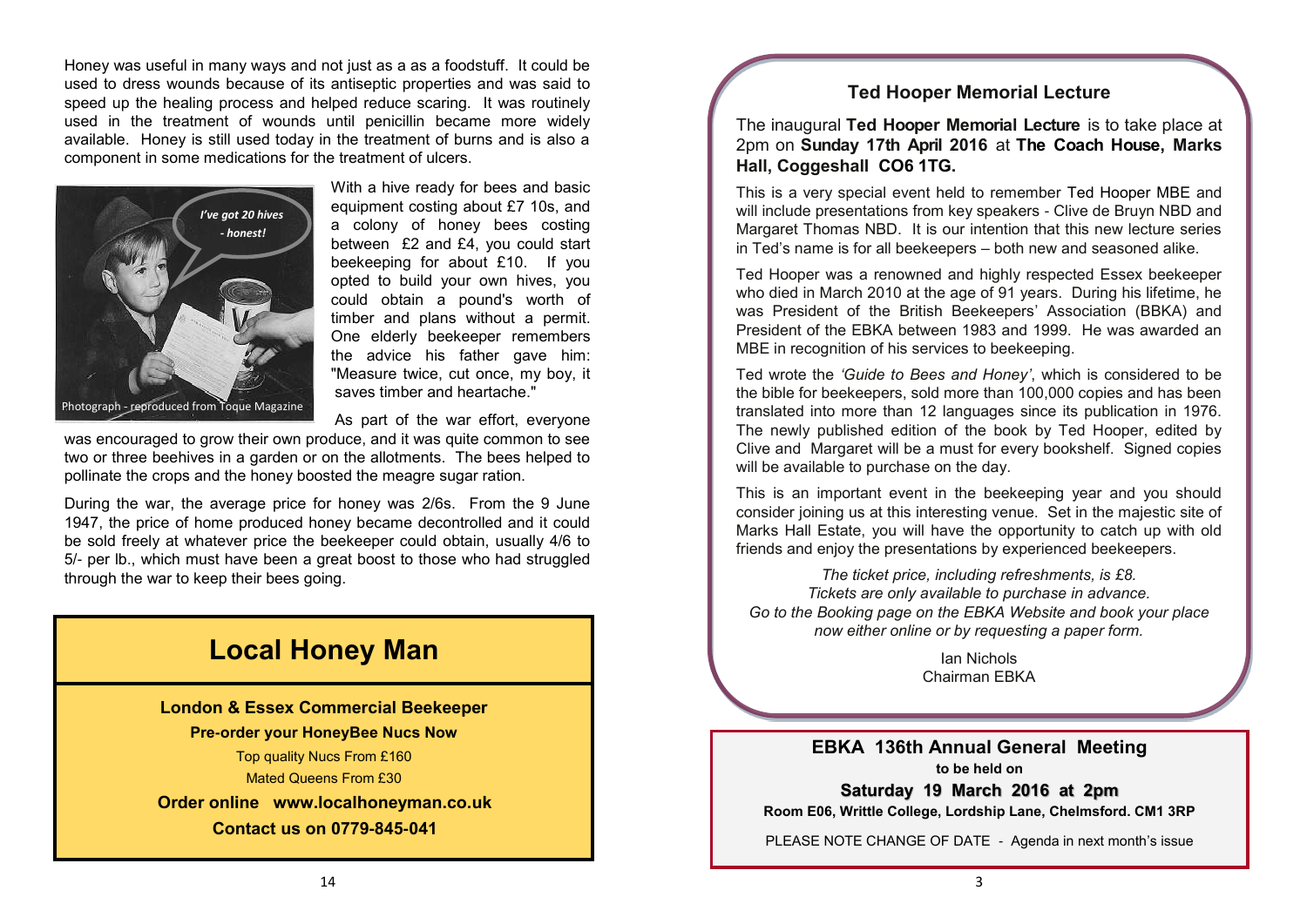Epping Forest BKA in conjunction with the Bee Improvement and Bee Breeders' Association (BIBBA) present a one-day event -

# **'***Bee Improvement for All'*

The aim of this workshop is to enable beekeepers of all abilities to assess colonies and improve their bees using simple techniques not often found in books.

Roger Patterson is an engaging communicator and a beekeeper of wide experience, who promotes the BIBBA principle of the improvement of local bees.

### **Sunday, 13 March 2016**

**9 am - 4.30 pm**

### **Copped Hall, Upshire Road, Epping CM16 5HS**

Robin Harman at: **[secretary@eppingforestbeekeepers.co.uk](mailto:secretary@eppingforestbeekeepers.co.uk)** Further information and tickets at £10/adult and £5/child from **Payment** to HSBC Account name EBKA, Sort code 40-20-37 Account 21116681. Please include bank reference 'BIFA' followed by your surname, e.g. BIFA HARMAN.

Refreshments provided, but please bring your own lunch. Parking is plentiful and free. Further information at **bibba.com** and **copped hall trust.org.uk**

#### **PETER DALBY - PEBADALE APIARIES**

For all your beekeeping and apitherapy supplies **Large Stock held - all year round** *Competitive prices; any item not stocked to special order* **37 Cecil Road, Cheshunt, Hertfordshire EN8 8TN**

> **Tel: 01992 622645 Email: [pebadalebees@btinternet.com](mailto:pebadalebees@btinternet.com)**

**Open Mon - Sat (any reasonable time) CLOSED SUNDAY** Telephone before calling **Agent for E H Thorne and Northern Bee Books** The aggressive honey bees also had more robust immune responses than their gentler counterparts, the team found. *"We challenged them with pesticides and found that the aggressive bees were more resistant to pesticide. That's surprising considering what we know from vertebrates, where stress in early life leads to a diminishment of resilience. With the bees, we saw an increase in resilience."* This finding also suggests that the effects of the social environment on young bees could extend beyond brain function and behavior.

The researchers don't yet know how the social information is being transmitted to the larvae. They tested whether the bees differed in size, which would suggest that they had been fed differently, but found no size differences between aggressive and gentle bees. *"Adult honey bees are well known for their sociality, their communication skills and their ability to adjust their behavior in response to the needs of the hive. In mammals, including humans, the effects of early life social interactions often persist throughout adulthood despite additional social experiences. A similar pattern in honey bees has broad implications for our understanding of social behaviour within the hive and in comparison with other species."* 

Written by Diana Yates

[29th October 2015]

# **Beekeeping History Keeping bees in WWII**  Joy Simpson - Swindon BKA via eBees



Due to sugar rationing in World War II, honey was in great demand by local authorities and a special allowance of some sugar per hive was allowed to beekeepers to keep supplies available. In 1943, the Ministry of Food announced that beekeepers qualified for supplies of sugar not exceeding 10lbs a colony to keep their beehives going through the winter and 5lbs for spring feeding.

When it was thought that most of the sugar wasn't actually being fed to the bees because crops of honey were so small, someone had the bright idea of colouring the sugar green to prevent it

getting onto the black market. This was soon abandoned when the bees started to produce green honey!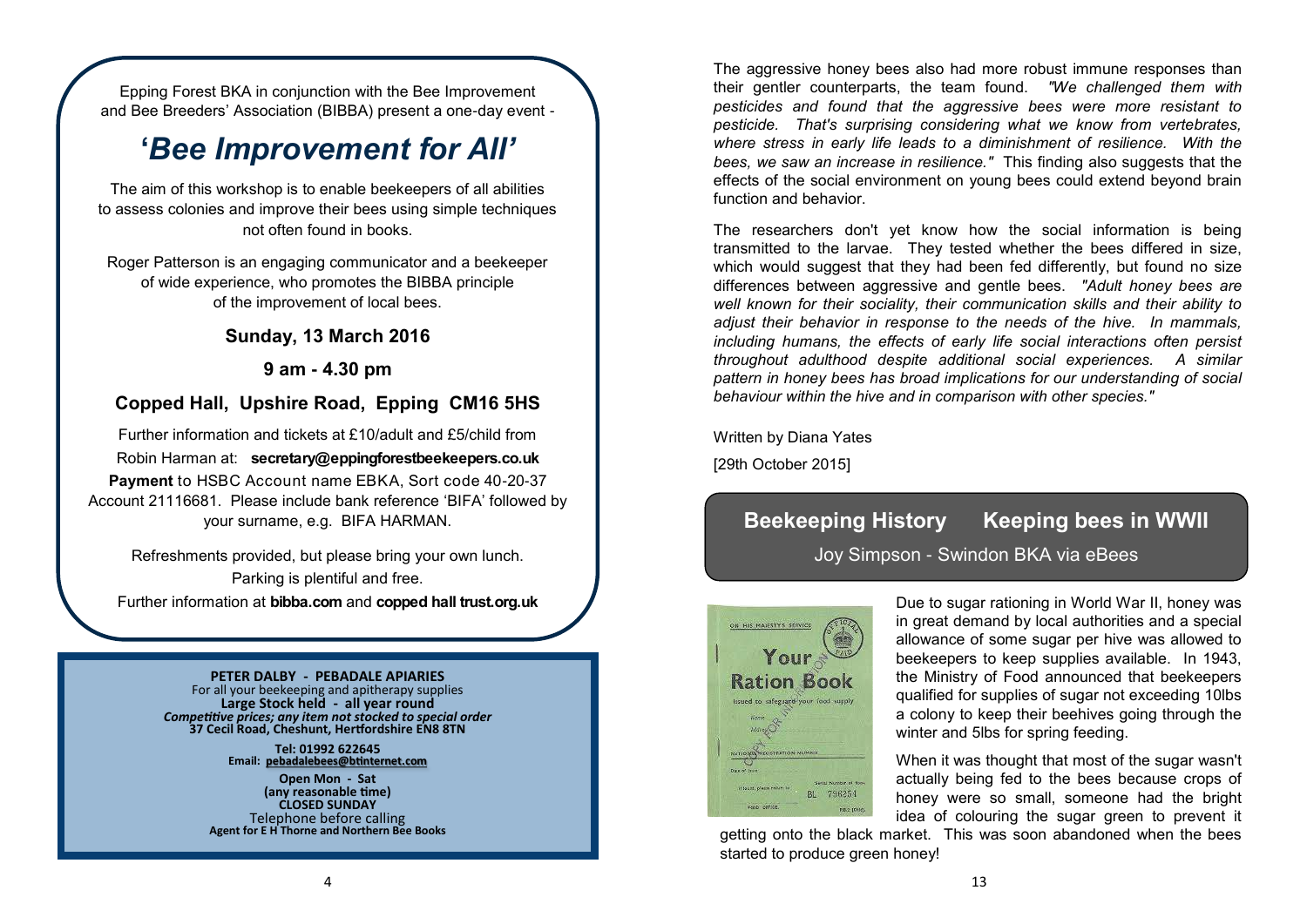### **Will your bees be wimps or warriors?**

*Scientific Reports* October 2015 - Reported by Ipswich & East Suffolk BKA via eBees

Even as larvae, honey bees are tuned in to the social culture of their colony and become more or less aggressive depending on who raises them, researches report in the journal *Scientifc Reports*.

"*We are interested in the general issue of how social information gets under the skin, and we decided to take a chance and ask about very young bees that are weeks away from adulthood,"* said **Carl R. Woese Institute for Genomic Biology Director, Professor Gene Robinson,** who led the research with **postdoctoral researcher Clare Rittschof** and **Pennsylvania State University Professor Christina Grozinger.** 

*"In a previous study, we cross*-*fostered adult bees from gentle colonies into more aggressive colonies and vice versa, and then we measured their brain gene expression. We found that the bees had a complex pattern of gene expression, partly influenced by their own personal genetic identity and partly influenced by the environment of the colony they were living in. This led us to wonder when they become so sensitive to their social environment."* 

In the new study, they again cross-fostered bees, but this time as larvae, in order to manipulate the bees' early life experiences. The larvae were from a variety of queens, with sister larvae divided between high and low aggression colonies.

The larvae were removed from their foster hives and put into a neutral laboratory environment one day before they emerged as adults. The researchers tested their aggressiveness by exposing them to an intruder bee. They were surprised to see that the bees retained the social information they had acquired as larvae. Those raised in aggressive colonies were 10 to 15 percent more aggressive than those raised in the gentler colonies.

*"Even sisters born of the same queen but reared in different colonies differed in aggression, demonstrating the potency of this environmental effect."* The finding was surprising in part because bee larvae undergo metamorphosis, which radically changes the structure of their bodies and brains. *"It's hard to imagine what elements of the brain are influenced during the larval period that then survive the massive reorganization of the brain to bias behavior in this way."*

# *Essex BeeKeepers Association*

Presents a

# **Bee Health & Disease Recognition Day**

at Great Easton Village Hall, Great Easton, Dunmow, Essex. CM6 2HD

on

**Thursday 16th June 2016** 10am to 4pm Reception at 9.30am



*Suitable for Beekeepers of all levels of experience*

Come and meet your Eastern Regional Bee Inspector Keith Morgan and local Seasonal Bee Inspectors

This relaxed and friendly day will include a mixture of presentations, Useful Tips & Hints with Discussions,



Apiary Hygiene, Varroa, Comb Recognition …..





Plus a practical session in the apiary observing how inspectors check for disease



 **IMPORTANT**

●You will need to bring a packed Lunch ●CLEAN Protective Beekeeping Clothing ●Tea & Coffee will be provided

**Pre Booking of Places is Essential** as limited number available. Contact; Jim McNeill on 01708 765898 jimandliz44@aol.co.uk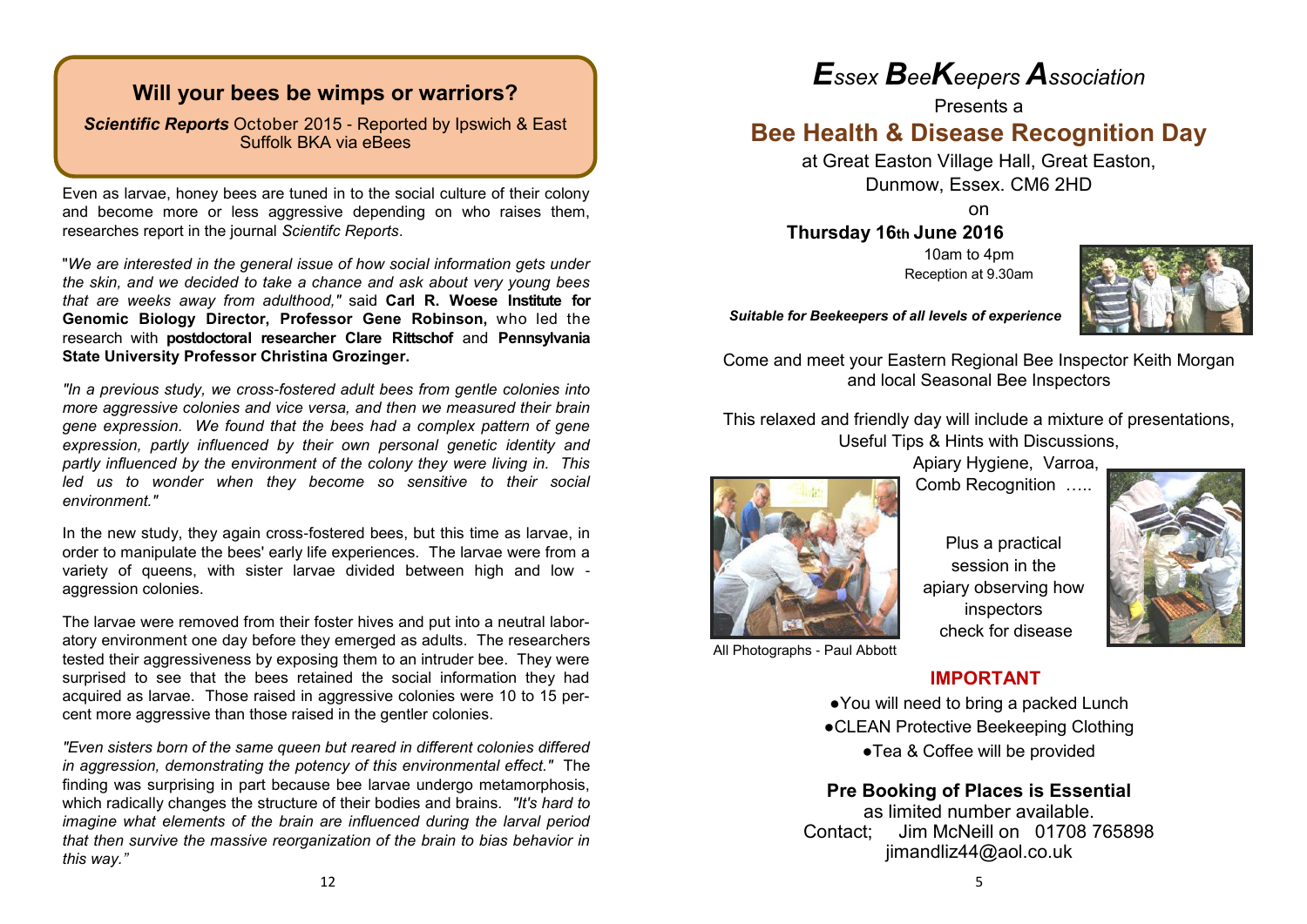### **The WBC Roofs – Coda**

After my article appeared in the December *Essex Beekeeper* - *'Good Customer Service* - *an appreciation' (*pages 4/5) it was not long before the emails came in. So, thanks to Keith, Bridget and Peter I found good homes for all six of the WBC roofs that needed repair. Their contributions allowed me to offer Caddon Hives a £40 "Christmas Box" as an appreciation of excellent customer service.

I emailed Pete at **Caddon Hives** and got this response:

*Hello Ian, That's very kind and honest of you. Instead of passing this to me, can you pass to a charity, or your local church. Pete*



**Ian Grant** - Chelmsford Division

# *Electrostatic bees!*

Andrew Heath - Warwickshire BKA via eBees

In the 1930's Robert Watson-Watt led a team of scientists that produced the first usable radar system that could detect aircraft, which helped win the Battle of Britain. The excitement that must have been felt when they saw the first images must have been incredible.

Move forward to the summer of 2015 and we find a scientist sat in a field using radar to track bumble bees from their nest to forage. I could feel the excitement that must have existed in the back of that Land Rover as the tiny dot moved over their screen showing the bee, that was carrying a small electronic device attached to its thorax, had left the colony and was on the move.

'*Bees in Space'* was one of the fantastic presentations and films that those who spent a weekend at the **Central Association of Beekeepers' Conference** in Kenilworth enjoyed mid November.

Did you know that it is possible to measure the electrical activity from the nervous system at the base of a sensory hair on a bee? Can you imagine

need food, all this stored protein is converted into brood food. With their protein reserves depleted, our winter bees become foragers, the aging process starts and they die. What goes wrong? Disease is the biggest problem. Varroa has been shown to change the physiology of the winter bees so that they do not store adequate protein, but the main effect of all adult bee diseases is to shorten the life of the infected bee. Varroa, Deformed Wing Virus (DWV) and Nosema, our three main culprits, can have a devastating effect on the colony, killing many of the winter bees before the spring bees can build up sufficient numbers to take over.

The winter bees must be protected by ensuring that they do not suffer from high levels of Varroa during their development. This means treating early, as soon as the honey crop can be removed in August; if Varroa numbers have not been controlled by husbandry means during the active season. It may present particular problems for those taking bees to the heather, as any treatment applied after the return of these colonies will be too late to be effective. They need to go on their travels with low Varroa counts.

Controlling Varroa to keep it below the 1,000 mites/colony level will also control the viruses, particularly DWV. Nosema has to be monitored and controlled during the spring/summer by testing the colonies and getting them onto new comb if necessary. There is no chemical treatment available. Progress can be made by breeding from colonies not showing the disease and removing those queens which are susceptible. Finally, and very importantly, colonies need good supplies of pollen during the later part of the summer so should be sited where sources are available. (The use of pollen supplements or substitutes is debatable.)

There is of course, no excuse for colonies dying of starvation and every effort should be made to supplement stores if necessary in September.

# **The Bee Shed Approved** *N***ational** *B***ee** *S***upplies Stockist and Distributor** A Range of Frames and Foundation Hives and Hive Parts, Tools and Equipment Open by Appointment: Please call Wendy on **07764 609 803** or Email: [beeshed@btinternet.com](mailto:beeshed@btinternet.com)  **Meepshole, Great Prestons Lane, Stock, Essex CM4 9RL**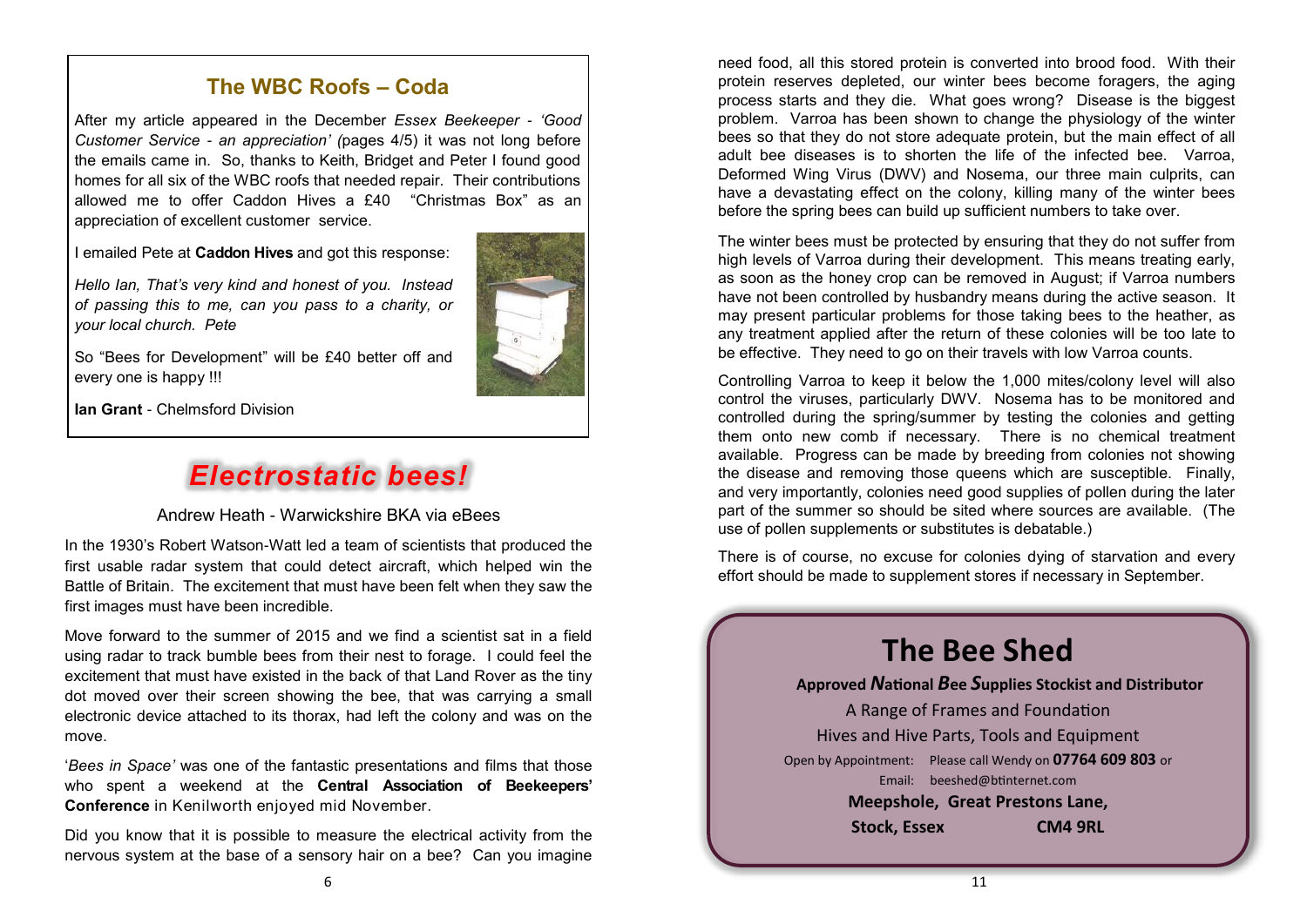### **A Winter's Tale Celia Davis -** Warwickshire BKA and Ipswich & East Suffolk BKA via eBees

In the middle of the Winter we tend to forget about the bees in our hives. But those bees are the most important group of bees that will ever live in your apiary, and on them depends the very existence of the colonies and the success, or otherwise, of your beekeeping during the next Summer.

In the late Summer and Autumn the queen continues to lay, although at a reduced rate. The bees that develop from these eggs will have a lower metabolic rate and little work to do as there are fewer larvae to feed and the available forage is meagre. As a result of this they remain 'young' and do not follow the normal pattern of development and aging which we see throughout the Summer.

During the Summer, approximately three week old bees graduate from inhive duties to foraging and, as a result, age and die in about a further two to three weeks. The aging process in a bee switches when that bee becomes a forager. At that point in its life, a number of changes take place. Its protein levels drop, its Juvenile Hormone (JH) levels rise and it is then on the slippery slope to death.

Our winter bees do not make this transition at three weeks, but continue in their physiologically young state until the Spring, when they kick-start the massive colony growth which precedes the swarming season. So, how do they prepare for this lifestyle?

All newly-hatched workers eat nectar/honey and large quantities of bee bread, which is stored fermented pollen. The honey provides the carbohydrate in their diet, and the pollen contains large amounts of protein plus some fat, minerals and vitamins, which is used to manufacture brood food in the mandibular and hypopharyngeal glands of these young bees so that they can feed larvae. Young winter bees also consume large quantities of bee bread but they do not use it immediately. Instead, much of it is stored in their fat bodies. Important substances, including enzymes and other proteins are spread throughout the body of the bee, principally in the roof and on the floor of the abdomen, where they appear as masses of white cells. Well fed, winter bees have abundant fat bodies.

a definition of vitellogenin), and quantities of this are also stored in the One of the principal stored proteins is vitellogenin (see last month's issue for hypopharyngeal glands, which remain plump. In the Spring, as new larvae

the tedium of getting that sensor in place? Some of us now know! That process shows us that bees can detect the small electrical fields which exist on key areas of a flower and the flower electric fields can be shown using electrostatic paint, the stuff they spray on modern cars.

But why would you do this? Why did Colin Butler carry out research on Honey Bees and their Queens in the 1950's? To further our knowledge and understanding of these amazing insects. We now know that Queen Mandibular Pheromone is key to maintaining a stable colony and without this pheromone a colony rapidly starts to build queen cells and behaves in a totally different way to a queen right colony.

Up to date research however clever, is providing us with new information that will become relevant to us as practical beekeepers in the not so distant future. We were also treated to some fantastic footage from films made in the 1950's that showed the Butler experiments and in a presentation given by Raquel de Sousa, saw some of the same research methods and techniques being used to study honey bees and their nutritional preferences today.

So for those many who weren't there, you missed a treat, a look into exciting areas of research, presented in a completely accessible manner that can excite you even further about the amazing world of our bees. Don't miss it.

*Love beekeeping but hate the honey mess? Too much hassle selling your pure honey to the public or privately? Too cold to stand outside and sell your honey?* **If these are some of your thoughts — look no further, Honey Helpers will:** *Take ALL the hassle out of selling your honey. Buy all your honey in one transaction Give competitive rates. Payment upon delivery or collection (your choice)*

#### **Interested?**

**Call us NOW on 07809 562045 or email - [honey.helpers@yahoo.com](mailto:honey.helpers@yahoo.com)**

**To discuss your requirements or for further information.** You may also sign up for future information.

Regards, Honey Helpers